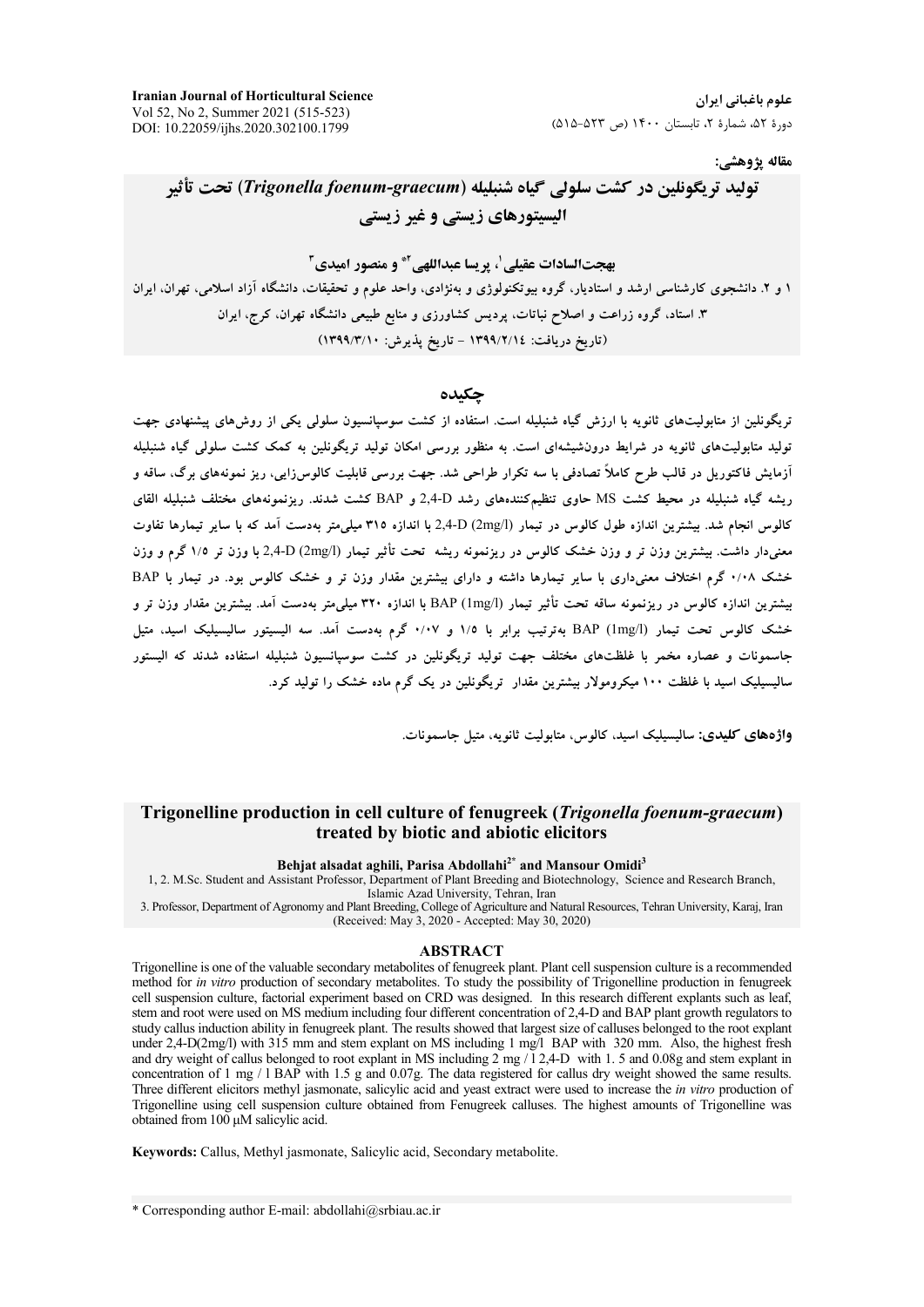مزیتهای روش کشت سلول مستقل بودن از تغییرات جغرافیایی و عوامل محیطی و در عین حال با سرعت بالای رشد می باشد. (Kartal et al., 2006). محققین با استفاده از این روش توانسته اند شواهد بیشتری در رابطه با چگونگی بیوسنتز متابولیتها و نیز مکانیسم تنظیمی آن بدست آورند و تولید متابولیتهای ثانویه با ارزش در گیاهان را افزایش دهند. راهکارهای مختلفی بهمنظور افزایش تولید متابولیتهای ثانویه در کشت سلول گیاهی استفاده میشود که شامل استفاده از الیسیتورها، افزودن پیش سازها، بهینه سازی محیط کشت، کشت ریشههای موئین و مهندسی متابولیت میباشد ( & Omidi Abdollahi, 2015). استفاده از الیسیتورها یکی از مهمترين روشها براي افزايش توليد متابوليتهاى ثانويه است. الیسیتورها مواد شیمیایی یا عوامل زیستی مختلفی هستند که میتوانند تغییرات فیزیولوژیکی و تجمع فيتوالكسين را القا كنند (Zhao et al., 2005). اليسيتور به مولکولهایی با منشأ زیستی یا غیرزیستی اطلاق میشود که با تحریک سیگنالهای سلولی، و برهمکنش مولکولی میان گیرندههای گیاهی در سطح غشای سلولی يا سيتوپلاسمى و اليسيتور موجب شناسايى آنها می شوند. در نتیجه سیگنال دریافتی توسط سلول های گیاهی بیان ژنهای مرتبط در مسیر را تحریک میکنند و موجب سنتز متابولیتهای ثانویه در گیاهان یا کشت سلولي آنها مي شوند (Zhao et al., 2003).

این پژوهش بهمنظور شناسایی بهترین تنظیم کنندههای رشد گیاهی جهت القای کالوس و تهیه سوسپانسیون سلولی گیاه شنبلیله و همچنین بررسی اثر الیسیتورهای مختلف بر افزایش تولید تریگونلین در شرایط درونشیشهای انجام شده است.

### مواد و روشها

بذرهای گیاه شنبلیله ایرانی (شماره ثبتی TF-925) از بانک بذر پژوهشکده گیاهان دارویی جهاد دانشگاهی با تهيه شد. به منظور ضد عفوني سطحي بذرها، بذرها با مایع ظرفشویی و آب چند بار شستشو داده شد. به دنبال آن ابتدا با اتانول ٧٠درصد به مدت ١ دقيقه و سپس با آب مقطر استریل ۴ الی ۵ بار شستشو داده شدند. در مرحله بعد بذرها به مدت ٢٠ دقيقه در معرض

#### مقدمه

Trigonella foenum-graecum) گیاه شنبلیله گیاهی علفی و یکساله متعلق به تیره بقولات است. یکی از گیاهان دارویی بوده که در طب سنتی ایران و ملل مختلف سابقه ديرينه داشته وخواص درمانى بسیاری برای آن ذکر شده است . این گیاه در آسیا، اوکراین و همچنین از هندوستان تا چین گسترش دارد. جنس Trigonella شامل گیاهان یکساله و چند ساله هستند (Acharya et al., 2008). بذور این گیاه منبع تولید تجاری مهمی از متابولیتهای با ارزشی نظير تريگونلين (Trigonelline) و ديوسژنين (Diosgenin) است و در بسیاری از لگومها تریگونلین Necotinamide Adenine ; به عنوان متابوليت ثانويه از Dinucleotide توليد مي شود (Minorsky, 2002).

فرآوردههای حاصل از متابولیسم ثانویه گیاهی ترکیبات با ارزشی هستند که در صنایع مختلف ازجمله دارو سازی کاربرد دارند. گیاهان گروه بزرگ و متنوعی از ترکیبات آلی به نام متابولیتهای ثانویه را تولید میکنند که پراکنش محدودی در سلسله گیاهان دارند و میزان آنها اغلب كم (كمتر از يك درصد وزن خشك) است. این ترکیبات معمولا دارای وزن مولکولی پایینی (کمتر از ۱۵۰ کیلودالتون) هستند و تاکنون بیش از صد هزار متابولیت ثانویه شناسایی شدهاند ( Oksman-Caldentey 2004. (&Inze). متابوليتهاى ثانويه منحصر به گونه يا حتی نژاد و اغلب در طی یک دوره رشد و نموی خاص در گیاه تولید می شوند. متابولیتهای ثانویه دارای عملکردهای اکولوژیکی مهم در گیاهان هستند و همچنین در گیاهان دارویی این متابولیتها بعنوان ترکیبات مفید و جهت مصارف دارویی مورد استفاده قرار می گیرند (Wink, 2010). تولید این ترکیبات همواره تحت تأثير عوامل مختلف چون سطح پايين توليد، غير یکنواختی کیفیت و تامین مواد اولیه مواجه می شود. تولید گیاهان دارای ترکیبات ثانویه به شکل زراعی به دلیل شرایط اقلیمی محدود است و ایجاد صنایع پایدار تر برای تولید این مواد ضروری به نظر می رشد ( & Omidi .(Abdollahi, 2015

کشت سلول گیاهی یک منبع مناسب و مهم برای تولید متابولیتهای ثانویه با ارزش میباشد. یکی از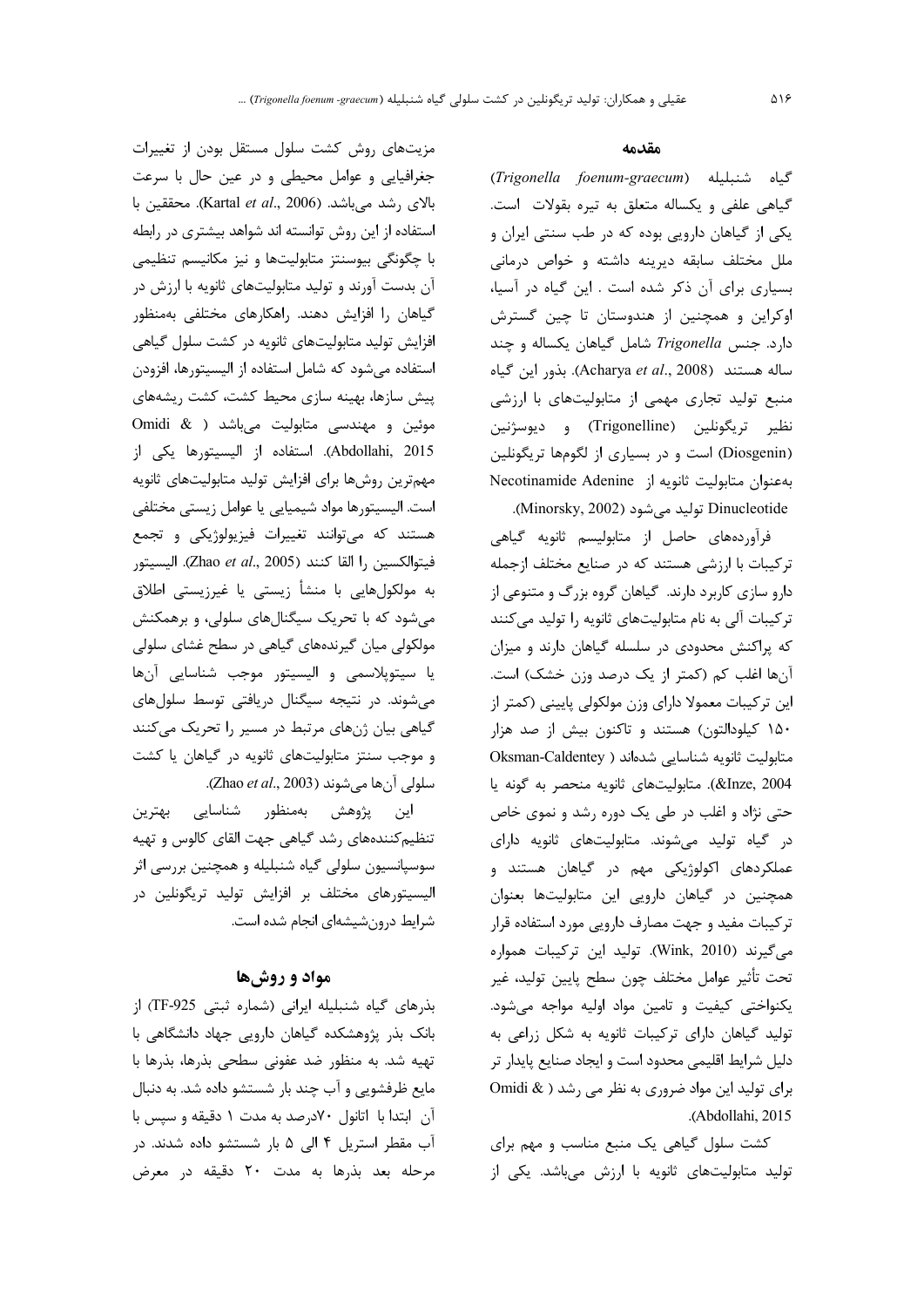محیط کاملاً تاریکی قرار گرفت. در پژوهش حاضر از دو الیسیتور غیرزیستی شامل اسید سالیسیلیک و متیل جاسمونات در سه سطح (۵۰، ۱۰۰ و wM۲۰۰) و یک الیسیتور زیستی عصاره مخمر در سه سطح (۰/۵ / و ۲ mg/l) استفاده شد. در نمونه شاهد به جای الیسیتور آب مقطر استريل اضافه شد. پس از افزودن اليسيتورها، سوسپانسیون سلولی مجددا در انکوباتور شیکردار با دمای ۲۴ درجه سلسیوس و ۱۱۰ دور در دقیقه در شرایط کاملاً تاریکی قرار گرفتند. سلول ها پس از ۲۴ ساعت جمع آوری شدند. در دمای ۸۰- درجه سلسیوس تا زمان عصاره گیری نگهداری شدند. برای تهیه عصاره متانولی به آنها الکل ۸۰ درصد به مقدار ۵ سیسی بهعنوان حلال اضافه شد و به مدت ١ ساعت در دستگاه التراسونيک قرار گرفتند. سپس مخلوط به مدت ٣٠ دقیقه با ۳۵۰۰ دور در دقیقه سانتریفیوژ شد و عصاره متانولی جدا شده دوباره با کاغذ صافی واتمن ١ صاف گردید. بدین ترتیب عصاره متانولی از بقایای سلول جدا شد. عصارههای متانولی تا زمان آزمایش و تجزیه و آنالیز آنها در دمای ۲۰- درجه سلسیوس نگهداری شد. جهت بررسی اثر الیسیتورهای مختلف بر مقدار متابولیتهای ثانويه در كشت سلولى شنبليله از دستگاه HPLC استفاده شد. دستگاه HPLC مدل Unicam-200 ساخت انگلستان دارای ستون C25 و قطر داخلی ۴۵ میلی متر و قطر ذرات ٠/٢ ميكرومتر از جنس استات سلولز استفاده شد. دتكتور دستگاه از نوع ماوراء بنفش در طول موج ۲۶۵ نانومتر و فاز متحرک آب با حرارت ۳۴ درجه و با سرعت 1 میلی لیتر بر دقیقه بود. برای رسم نمودار كاليبراسيون از سه غلظت متفاوت ماده استاندارد تر یگونلین (۲۵۰، ۵۰۰ و ۷۰۰ ppm) استفاده شد. در بازه زمانی ١٠ دقيقه اولين پيک استاندارد رؤيت شد. سپس عصارههای استخراجی به ترتیب بهدستگاه تزریق شد و پیکها با پیک استاندارد مقایسه شد. براساس زمان بازداری و سطح زیر منحنی، مقدار تریگونلین مجهول مشخص شد. هر تیمار الیستور دارای سه تکرار بود که بەدستگاه HPLC تزريق شد.

تجزيه و تحليل دادهها با نرم افزار (SAS (V 9.1 و مقایسه میانگین داده ها با آزمون چند دامنهای دانکن انجام شد. نمودارها نیز در محیط Excel ترسیم شدند. هيپوكلريت سديم ٢/۵ درصد قرار گرفتند. نهايتاً بذرها با آب مقطر شستشو داده شده و روی کاغذ صافی استریل شده قرار گرفته و در محیط کشت موراشیک و اسکوگ (MS) بدون هورمون كشت داده شدند. ۷ روز بعد از کشت نشانههای سبز شدن ظاهر شد و دو هفته بعد از رشد، گیاهچهها برای تهیه ریزنمونه مورد استفاده قرار گرفتند. این پژوهش به صورت آزمایش فاکتوریل در قالب طرح پایه کاملا تصادفی در سه تکرار انجام شد. در این آزمایش از ۳ ریز نمونه شامل برگ، ساقه و ریشه استفاده شد. محیطهای کشت مربوط کالوس;ایی شامل محیط کشت MS و تنظیم کنندههای رشد Z,4-D در  $(0, 0.1, 0.2, 1 \text{ mg/l})$  و  $(0, 1, 2.4 \text{ mg/l})$  و  $(0, 0.1, 0.2, 1 \text{ mg/l})$ BAP تهیه شدند. ریزنمونههای مختلف در محیطهای کشت القای کالوس و در شرایط تاریکی با دمای ۲۵ درجه سانتی گراد قرار داده شدند. دو واکشت با فاصله چهار هفته انجام شد و صفات اندازه وزن تر و خشک کالوس اندازهگیری و یادداشت برداری شد. پس از ثبت وزن كالوس هاى تازه به منظور، كالوس هاى مورد نظر با ورق آلومینیومی طوری که تبادل هوایی وجود داشته باشد بستهبندی شده و درون آون در همای ۶۰ درجه سلسیوس به مدت ۲۴ قرار داده شدند.

جهت تهيه محيط كشت سوسيانسيون از محيط کشت MS مایع حاوی مقادیر متفاوت تنظیم کنندهای رشد استفاده شد. با توجه به نتايج القاى كالوس، محيط کشتهایی که بهترین کالوس را از نظر اندازه و وزن کالوس تولید کردند انتخاب شدند و محیط کشتهای مایع با ترکیبات مشابه و بدون آگار تهیه شدند. پس از تهیه محیطهای کشت سوسیانسیون در حجم ۲۵ میلی لیتر کالوس های مورد نظر در شرایط کاملاً استریل زیر هود لامینار با اسکالپل به قطعات ۰/۵ سانتی متری برش خورده و سلول ها حتى الامكان از هم جدا شده، به محیط کشت سوسپانسیون منتقل شدند و در انکوباتور شیکردار در دمای ۲۵ درجه سانتیگراد با ۱۱۰ دور در دقیقه قرار شده شدند تا سلول ها به طور کامل از هم جدا شده و رشد کنند. بعد از گذشت ۱۴ روز واکشت سوسیانسیون انجام شد به این ترتیب که کشت سوسپانسیون به ۲۵ میلی لیتر محیط کشت تازه اضافه شد و به مدت ۱۴ روز دیگر داخل انکوباتور شیکردار و در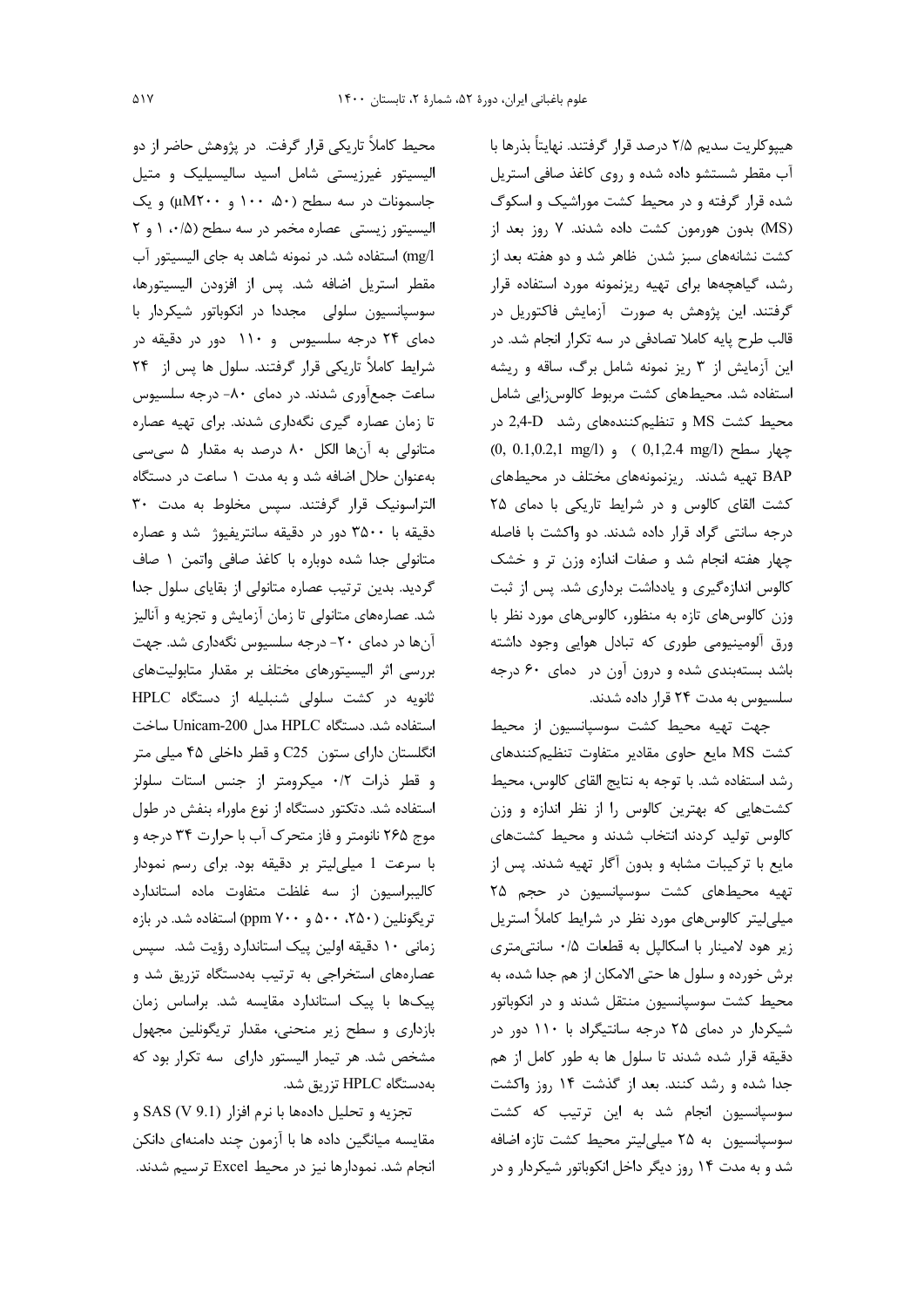# نتايج و بحث اثر تیمارها بر صفات اندازهگیری شده كالوس

شکل ۱ گیاهچه شنبلیله و کالوس القا شده از ریز نمونه ساقه را نشان می دهد. آنالیز تجزیه واریانس برای سه صفت اندازه، وزن تر و وزن خشک کالوس شنبلیله تحت تیمار تنظیم کننده رشد 2,4-D نشان داد که اثر اصلی ریزنمونه برای دو صفت اندازه کالوس و وزن خشک در سطح احتمال ١ درصد معنى دار شد. اثر تنظيم كننده رشد گیاهی 2,4-D و همچنین اثر متقابل تیمار در ریزنمونه برای هر سه صفت اندازه، وزن تر و وزن خشک کالوس شنبلیله در سطح احتمال ۱ درصد معنیدار شدند. بیشترین اندازه طول کالوس در ریزنمونه ریشه تحت تأثير تيما, 2,4-D (2mg/l) با اندازه ٣١۵ ميلي متر بهدست آمد که با سایر تیمارها تفاوت معنیدار داشتند (شکل ۲). بیشترین وزن تر و وزن خشک کالوس نیز با نتایج مربوط به اندازه کالوس هماهنگ بوده و ریزنمونه ريشه تحت تأثير تيمار (2mg/l) 2,4-D با وزن تر ١/٥ گرم و وزن خشک ۰/۰۸ گرم اختلاف معنی داری با سایر تیمارها داشته و دارای بیشترین مقدار وزن تر و خشک کالوس بود (شکلهای ۳ و ۴).



شکل ۱. گیاهچه ( راست) و کالوس حاصل از ریز نمونه ريشه تحت تيمار (2mg/l) 2,4-D ( چپ) در گياه شنبليله. Figure 1. Plantlet (right) and callus induced by 2,4- $D(2mg/l)$  from root explant (left) of fenugreek.

آنالیز تجزیه واریانس برای سه صفت اندازه، وزن تر و وزن خشك كالوس شنبليله تحت تيمار تنظيمكننده رشد BAP نشان داد که اثر اصلی ریزنمونه و تنظیم کننده رشد گیاهی BAP و همچنین اثر متقابل آنها بر هر سه صفت اندازه، وزن تر و وزن خشک كالوس در سطح احتمال ١٪ معنى دار شد. در تيمار با BAP بيشترين اندازه كالوس در ريزنمونه ساقه تحت تأثير تيمار (1/BAP (۱mg با اندازه ٣٢٠ ميلي متر بهدست آمد (شکل ۵). همچنین بیشترین مقدار وزن تر و خشک کالوس تحت تیمار (BAP (۱mg/l) به ترتیب برابر با ۱/۵ و ۰/۰۷ گرم بهدست آمد (شکلهای ۶ و ۷).



شکل ۲. مقایسه میانگین اثر متقابل غلظتهای مختلف 2,4-D و ریزنمونه برای صفت اندازه کالوس در گیاه شنبلیله، H0 (بدون هورمون)، H1 (1mg/l 2,4-D) ،H1 (1mg/l 2,4-D) و H3 (4mg/l 2,4-D)

Figure 2. Mean comparison reciprocal effect of explant and 2,4-D plant growth regulator on callus size in fenugreek, H0 (Control), H1 (1mg/l 2,4-D), H2 (2mg/l 2,4-D), H3 (4m/l 2,4-D).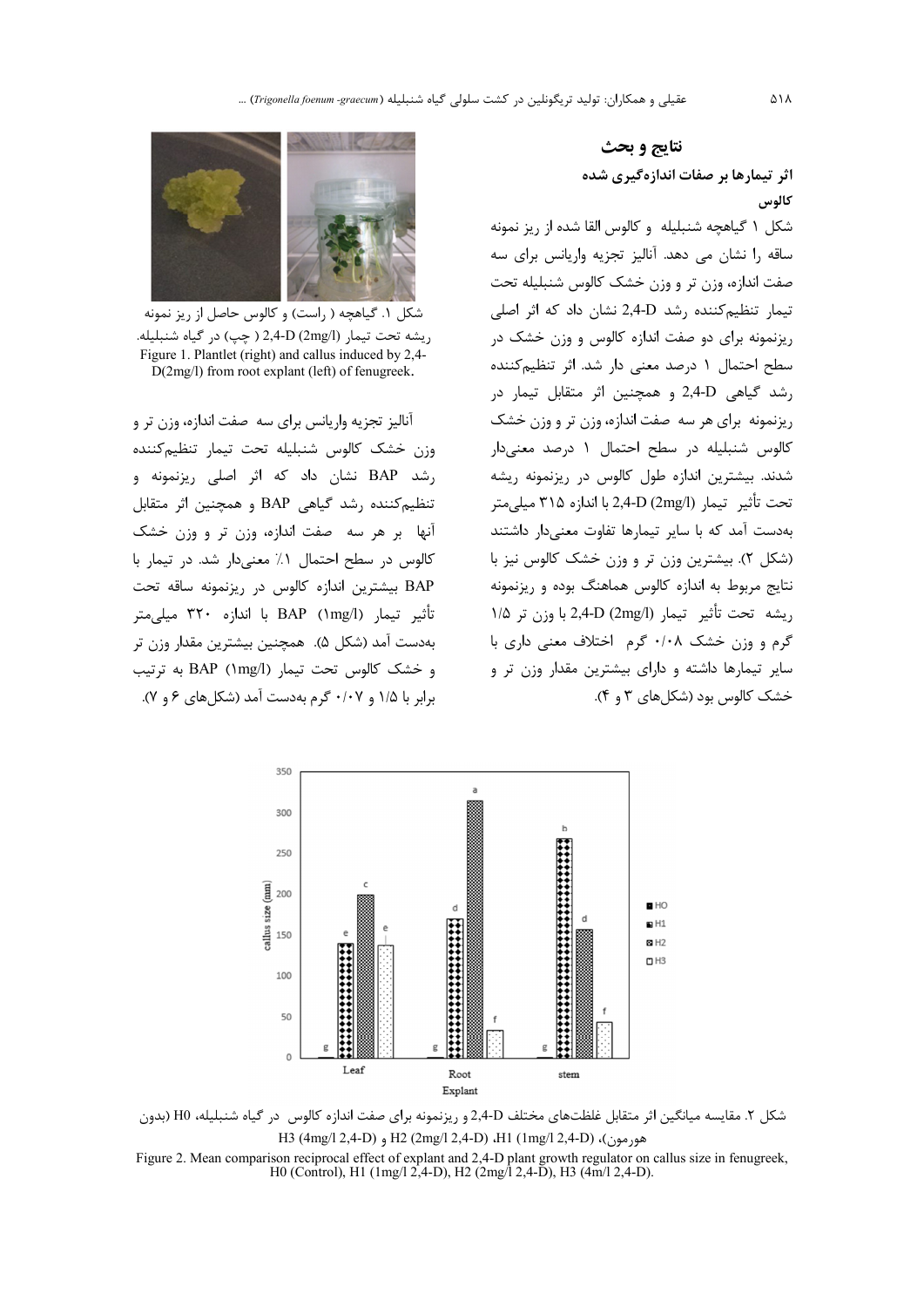

شکل ۳. مقایسه میانگین اثر متقابل غلظتهای مختلف 2,4-D و ریزنمونه برای صفت وزن تر کالوس در گیاه شنبلیله، H0 ( بدون .H3(4mg/l 2,4-D) , H2( 2mg/l 2,4-D) .H1(1mg/l 2,4-D) .H3(4mg/l 2,4-D)

Figure 3. Mean comparison reciprocal effect of explant and 2,4-D plant growth regulator on callus fresh weight in fenugreek, H0 ( control), H1(1mg/l 2,4-D), H2(2mg/l 2,4-D), H3(4mg/l 2,4-D).



شکل ۴. مقایسه میانگین اثر متقابل غلظتهای مختلف D+2,4 و ریزنمونه برای صفت وزن خشک کالوس در گیاه شنبلیله، H0 (بدون .H3 (4mg/l 2,4-D) ,H2 (2mg/l 2,4-D) *H1* (1mg/l 2,4-D) .H3

Figure 4. Mean comparison reciprocal effect of explant and 2,4-D plant growth regulator on callus dry weight in .fenugreek, H0 (Control), H1 (1mg/l 2,4-D), H2 (2mg/l 2,4-D), H3 (4mg/l 2,4-D)



شكل ۵. مقايسه ميانگين اثر متقابل غلظتهاى مختلف BAP و ريزنمونه براى صفت اندازه كالوس در گياه شنبليله، H0 (بدون هورمون)، .H3 (0.2mg/l BAP) H2 (0.1mg/BAP) H1 (1mg/l BAP)

Figure 5. Mean comparison reciprocal effect of explant and BAP plant growth regulator on callus size in fenugreek, H0 (control), H1 (1mg/l BAP) H2 (0.1mg/BAP), H3 (0.2mg/l BAP).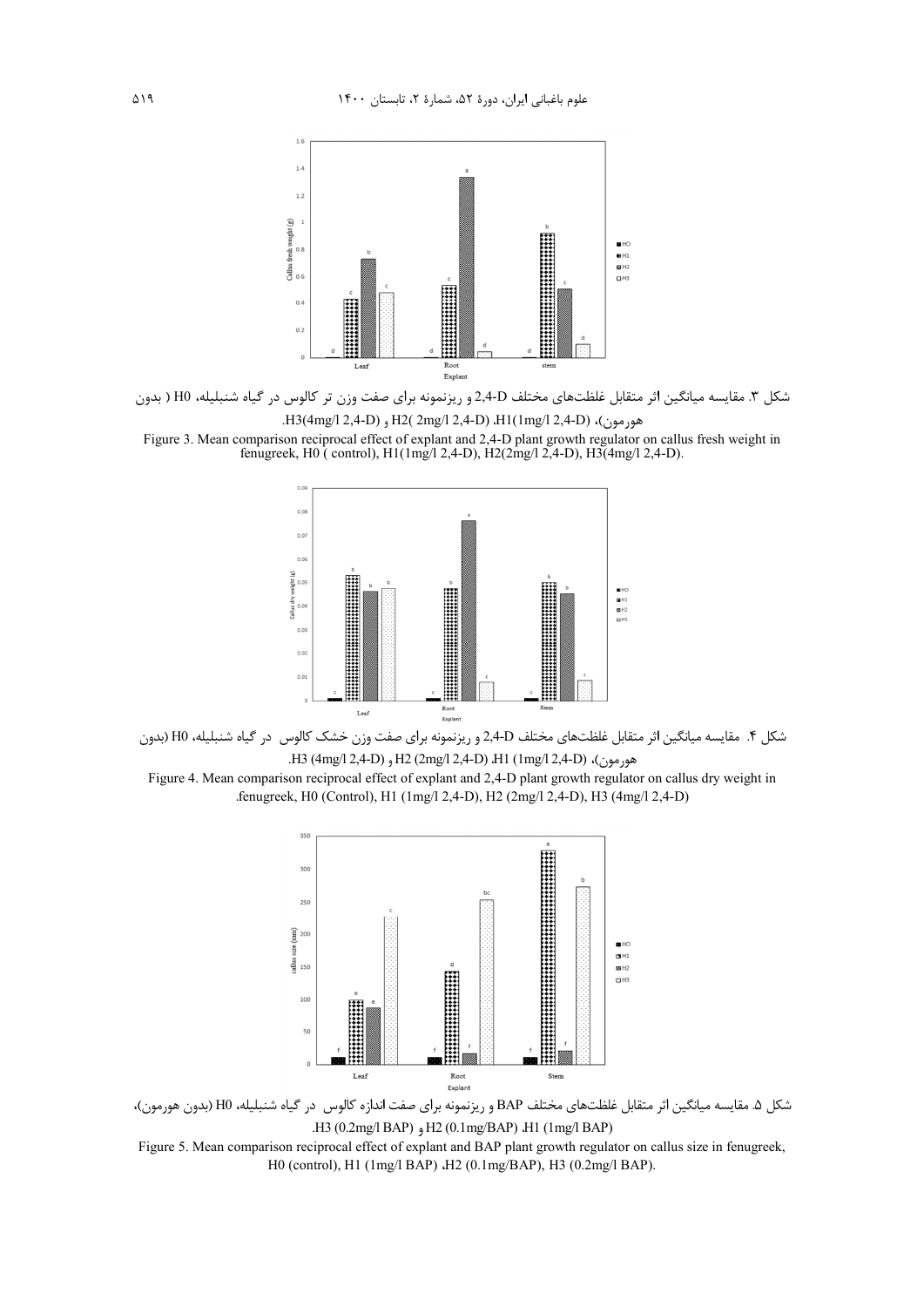

شکل ۶. مقایسه میانگین اثر متقابل غلظتهای مختلف BAP و ریزنمونه برای صفت وزن تر کالوس در گیاه شنبلیله، H0 (بدون

BAP) (H1 (1mg/l BAP) (0.2mg/l BAP) (0.1mg/BAP) (H1 (1mg/l BAP)

Figure 6. Mean comparison reciprocal effect of explant and BAP plant growth regulator on callus fresh weight in fenugreek, H0 (Control), H1 (1mg/l BAP) ،H2 (0.1mg/BAP) ,H3 (0.2mg/l BAP).



شکل ۷. مقایسه میانگین اثر متقابل غلظتهای مختلف BAP و ریزنمونه برای صفت وزن خشک کالوس در گیاه شنبلیله، H0 (بدون هورمون)، H2 (0.1mg/BAP) ،H1(1mg/l BAP) ،G و H3 (0.2mg/l BAP) ،H2 Figure 7. Mean comparison reciprocal effect of explant and BAP plant growth regulator on callus dry weight in

fenugreek, H0 (control), H1 (1mg/l BAP) ،H2 (0.1mg/BAP) ,H3 (0.2mg/l BAP)

میکرومولار و متیل جاسمونات ۲۰۰ میکرومولار به ترتیب ۸۰۰ و ۷۵۰ میکروگرم در یک گرم ماده خشک بهدست آمد (شکل ۸). شنبلیله دارای دو ترکیب شیمیایی با خواص دارویی مهم است. دیوسجنین یک ترکیب سایونین استروئیدی و تریگونلین یک ترکیب آلکالوئیدی است که دارای نقش هورمونی در گیاهان می باشد. این متابولیت از طریق متیلاسیون اسید نیکوتنیک در گیاه ساخته می شود و در بسیاری از گونه های گیاهی از جمله قهوه، شنبلیله، سویا، نخود، یونجه و غیره شناسایی شده است.

اندازهگیری ماده مؤثره لیمونن میزان تریگونلین استخراجشده در هر گرم ماده خشک از سلول های گیاه شنبلیله در کشت سوسپانسیون تحت تأثیر الیستورهای زیستی و غیر زیستی ٍ در شکل۸ ارایه شده است. سالیسیلیک اسید با غلظت ۱۰۰ میکرومولار بیشترین تأثیر را بر تولید تریگونلین در سوسپانسیون سلولی شنبلیله داشت . متیل جاسمونات با غلظت ٢٠٠ میکرومولار بعد از سالیسیلیک اسید توانست مقدار تریگونلین را نسبت به شاهد افزایش دهد. مقدار تربگونلین تحت تیمار سالیسیلیک اسید با غلظت ١٠٠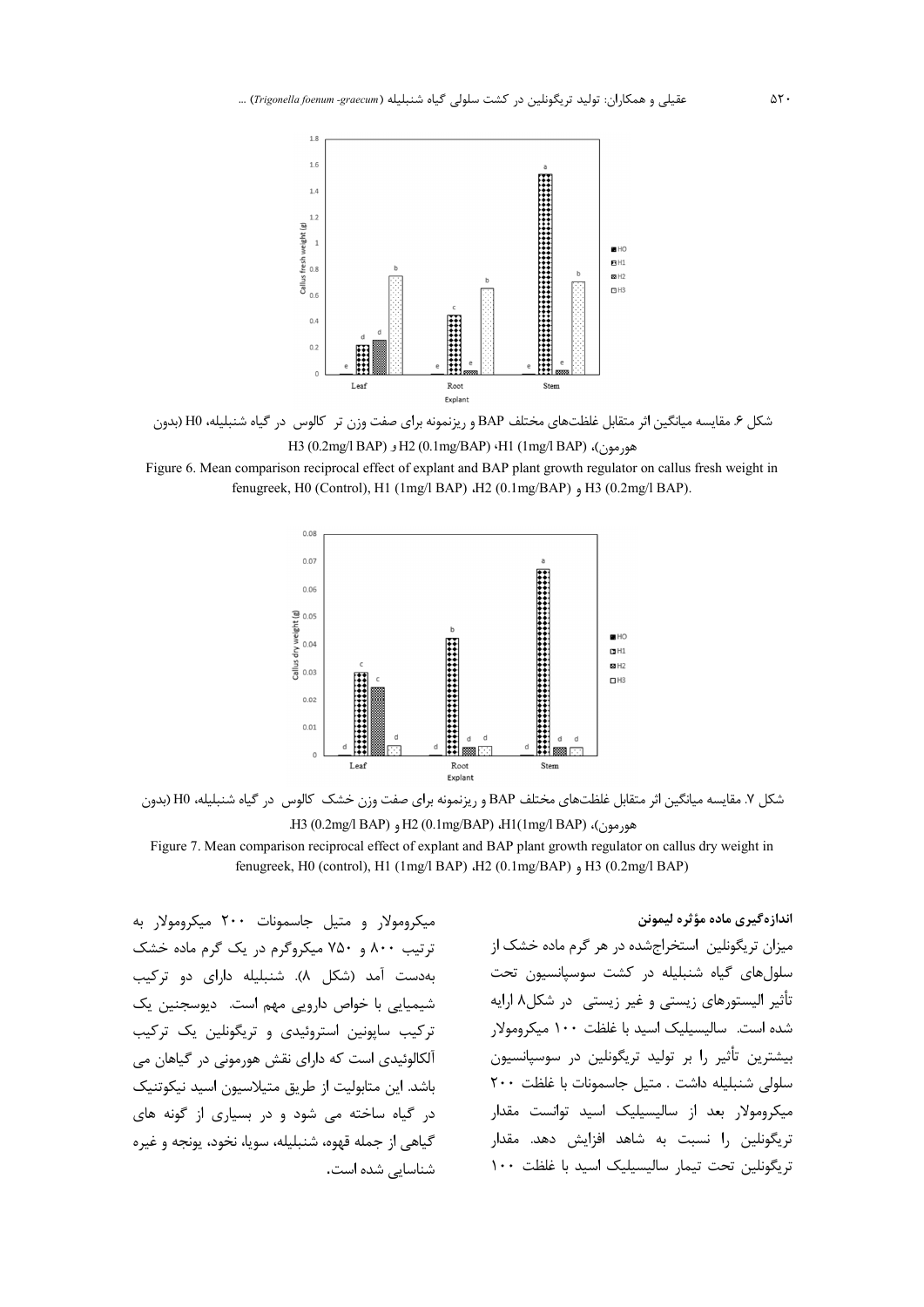

شکل ۸. میزان تریگونلین استخراجی از کشت سوسپانسیون گیاه شنبلیله تحت تأثیر تیمارهای مورد آزمایش Figure 8. Extracted Trigonelline amount from fenugreek suspension culture under different elicitor treatments.

با افزايش سرعت رشد آنها سبب افزايش انباشتگى متابولیتهای مورد نظر در یک دوره زمانی کوتاه مي گردد (omidi & Abdollahi, 2015).

روشهای مختلفی بهمنظور افزایش تولید متابولیتهای ثانویه در کشت سلول گیاهی پیشنهاد شده اند که افزودن الیستور های با منشا زیستی و غیر زیستی از جمله روش های پر کاربرد است. الیسیتورها مولکولهای با منبع خارجی در گیاهان هستند که از طريق فعال كردن مكانيسمهاى دفاعى باعث القاى تشکیل متابولیتهای ثانوی می شوند. در پژوهش حاضر از سالیسیلیک اسید و متیل جاسمونات بهعنوان عواملی غیر زیستی جهت تحریک تولید تریگونلین .<br>استفاده شد. سالیسیلیک اسید یک ترکیب فنلی و شبه هورمونی است که در گیاهان در پاسخ به عوامل محيطي بهعنوان مولكول سيگنال دهنده عمل كرده و بيان ژنهاى دخيل در بيوسنتز متابوليتهاى ثانويه را القا كرده و باعث افزايش توليد آنها مي شود ( Habibi et al., 2015). گزارش های متعدی مبنی بر تأثیر مثبت سالیسیلیک اسید بر تولید متابولیتهای ثانویه وجود دارد. اسید سالیسیلیک از طریق تأثیر بر بیان  $PAL$  و  $PAL$  (فنيل)  $EMOT$  (فنيل) ترانسفراز) و  $PAL$ آلانین آمونیالیاز) که کدکننده آنزیمهای حد واسط در بیوسنتز متابولیتهای ثانویه هستند در افزایش میزان متابولیتهای ثانویه در خانواده نعناییان مؤثر بوده دیوسجنین و تریگونلین در دانهها و برگهای شنبلیله یافت شده اند و دارای خواص ضد دیابتی و هاييوگلايسميک است. تريگونلين يا -N متيل نیکوتینیک اسید، متابولیت ثانویه مشتق شده از نوكلئوتيدهاى پيريدين است. ترى گونلين تركيب فعال فیزیولوژیکی در گیاهان است که القا کننده حرکات برگها میباشد و در زمان تنش در گیاه تجمع می یابد و به عنوان یک محافظ اسمزی عمل می کند (Mehrafarin et al., 2010). علاوه بر این بهعنوان یک هورمون در کنترل چرخه سلولی عمل می کند. این ترکیب اولین بار از Trigonella foenum graecum استخراج شد و بعدها در بسیاری از گیاهان مانند قهوه، سويا، سيب زميني، نخود فرنگي شناسايي شد (Zheng et al., 2004). با توجه به اهميت دارويي این ترکیب افزایش تولید آن همچون دیگر ترکیبات دارویی با ارزش در شرایط درونشیشهای و تأثیر ناپذیر از عوامل محیطی از دغدغه های اخیر پژوهشگران بوده است. سوسپانسیون سلولی راهکاری مناسب برای تولید تجاری متابولیتهای ثانوی است كه تحت تأثير عوامل محيطي(اقليم،آفت و بيماري ها) قرار نگرفته و امکان تولید ترکیبات با کیفیت در کشت سلولی در مقایسه با منابع گیاهی به کمک سوسپانسیونهای سلولی وجود دارد. بهطور خاص كشت سوسيانسيون سلولهاى گياهى همزمان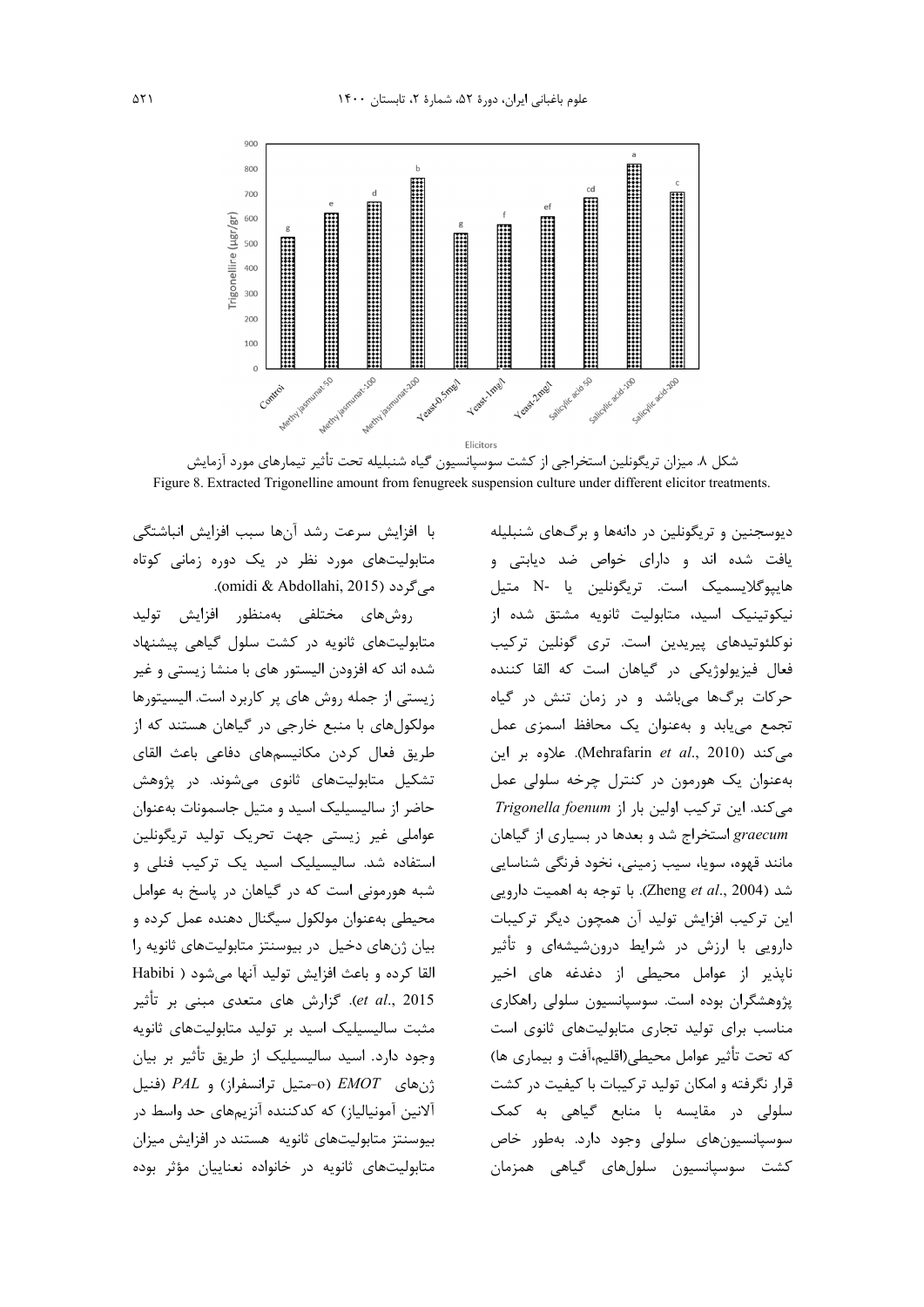است ( Joneidi *et al.* 2019; Ali *et al.* 2007 ). تأثير این مولکول بهعنوان الیسیتور بسیار به نحوه ی مصرف آن و غلظت آن بستگی دارد. در پژوهش حاضر غلظت ۱۰۰ میکرومولار اسید سالیسیلیک در مقایسه با دو غلظت مورد استفاده دیگر ۵۰ و ۲۰۰ میکرومولار بیشترین تأثیر را بر تولید تریگونلین در کشت سلولی شنبليله داشت.

بعد از سالیسیلیک اسید متیل جاسمونات با غلظت ۲۰۰ میکرومولار توانست مقدار تریگونلین را نسبت به نمونه شاهد افزايش دهد. غلظت ۲۰۰ ميكرومولار متیل جاسمونات به صورت ترکیبی با دیگر الیسیتورها یا به تنهایی در گزارشهای مختلفی بهعنوان بهترین غلظت جهت افزايشها آلكالوئيدها گزارش شده است .(Dastmalchi et al, 2019).

شواهدی وجود دارد که جاسموناتها بهعنوان مولکولهای سیگنالی فعالیت میکنند و بهعنوان یک گروه از انتقال دهنده های مهم پیام در دفاع گیاه در برابر زخم، حشره، حمله پاتوژن و غیره نقش دارند .این مولکولهای سیگنال در برخی از مسیرهای انتقال پیام كه القاكننده آنزيمهاي خاص كاتاليز كننده واكنش هاي بیوسنتزی برای تشکیل ترکیبهای دفاعی مانند پلې فنولها، آلکالوئیدها یا پروتئینهای مربوط به پاتوژن هستند، دخالت میکنند و منجر به القای واکنشهای دفاعی میشوند .مشخص شده است که وقتی این مولکولهای سیگنال به صورت خارجی به کار برده میشوند به صورت سیستمیک در گیاه حرکت کرده و منجر به بیان یک سری از ژنهای دفاعی میشوند (Dastmalchi et al., 2019). جاسمونات ها بهعنوان تركيبات پيامرسان كليدى در فرآیند القا که منجر به تجمع متابولیتهای ثانویه می شود معرفی شده اند .یک مسیر بیوسنتزی برای تولید هورمون گیاهی اسید جاسمونیک مسیر اکتادکانوئید (octadecanoid pathway) است که نقش مهمی در القای ژنهای دخیل در واکنش های دفاعی و تولید پروتئین های دفاعی و متابولیتهای ثانویه دارد. اسید جاسمونیک از آلفا لینولنیک اسید ساخته می شود که به کمک یک آنزیم لیپاز از غشای سلولی آزاد می شود. در پاسخ به زخم شدن گیاه فسفولیپاز C

لینولنیک اسید برای ساخت اسیدجاسمونیک آزاد می کند. اسیدجاسمونیک مولکول سیگنالدهنده تنش است. در متابولیسم آلکالوئید، اسید جاسمونیک بر بیان ژنهای مسیر بیوسنتزی را به وسیله فاکتور ORCA (octadecanoid-responsive رونویسے Catharanthus AP2-domain proteins) اثر می گذارد .(Cheong & Choi, 2003)

مواردی از استفاده از عصاره مخمر بهعنوان الیسیتور در کشتهای سوسپانسیون گزارش شده است که در غلظتهای کم باعث افزایش فلاونوئیدها شده اما در غلظتهای بالاتر میزان متابولیت را کاهش داده است. یکی از اثرات شناختهشده این الیسیتور ایجاد استرس در گیاهان و تولید گونههای فعال اكسيژن (ROS) است (Savitha. *et al.*, 2006). در این پژوهش از عصاره مخمر غلظت ۰/۵، ۱ و ۲ میلی گرم بر لیتر استفاده شد. اگر چه این الیسیتور میزان تریگونلین در کشت سلولی شنبلیله را نسبت به شاهد افزایش داد اما این مقدار در مقایسه با سالیسیلیک اسید و متیل جاسمونات چشم *گ*یر نبود.

در گزارشی میزان تریگونلین ۱۰ گونه مختلف شنبلیله مقایسه شده است که میزان تریگونلین استخراجی از Trigonella foenum -graecum برابر با ۰/۰۰۱۳۴ میکروگرم در گرم وزن خشک بذر بهدست آمد. در پژوهش حاضر به کمک کشت سوسیانسیون و استفاده از الیسیتور سالیسیلیک اسید، ۸۰۰ میکروگرم تریگونلین در هر گرم ماده خشک بهدست آمد که در مقایسه با گزارشهای موجود میزان تریگونلین قابلتوجه است و می توان کشت سوسیانسیون و الیستورهای استفادهشده را روشی مناسب برای تولید تریگونلین در شرایط درونشیشهای دانست.

## نتیجەگیرى كلى

با توجه به نتايج بهدست آمده از اين تحقيق، بهترين ریزنمونه در پاسخ به تنظیم *کننده* رشد 2,4-D ریزنمونه ریشه گیاه شنبلیله بود که بیشترین اندازه كالوس در تيمار (2mg/l) 2,4-D با اندازه ٣١۵ میلی متر به دست آمد که با سایر تیمارها تفاوت معنی دار داشت. بیشترین وزن تر و وزن خشک کالوس